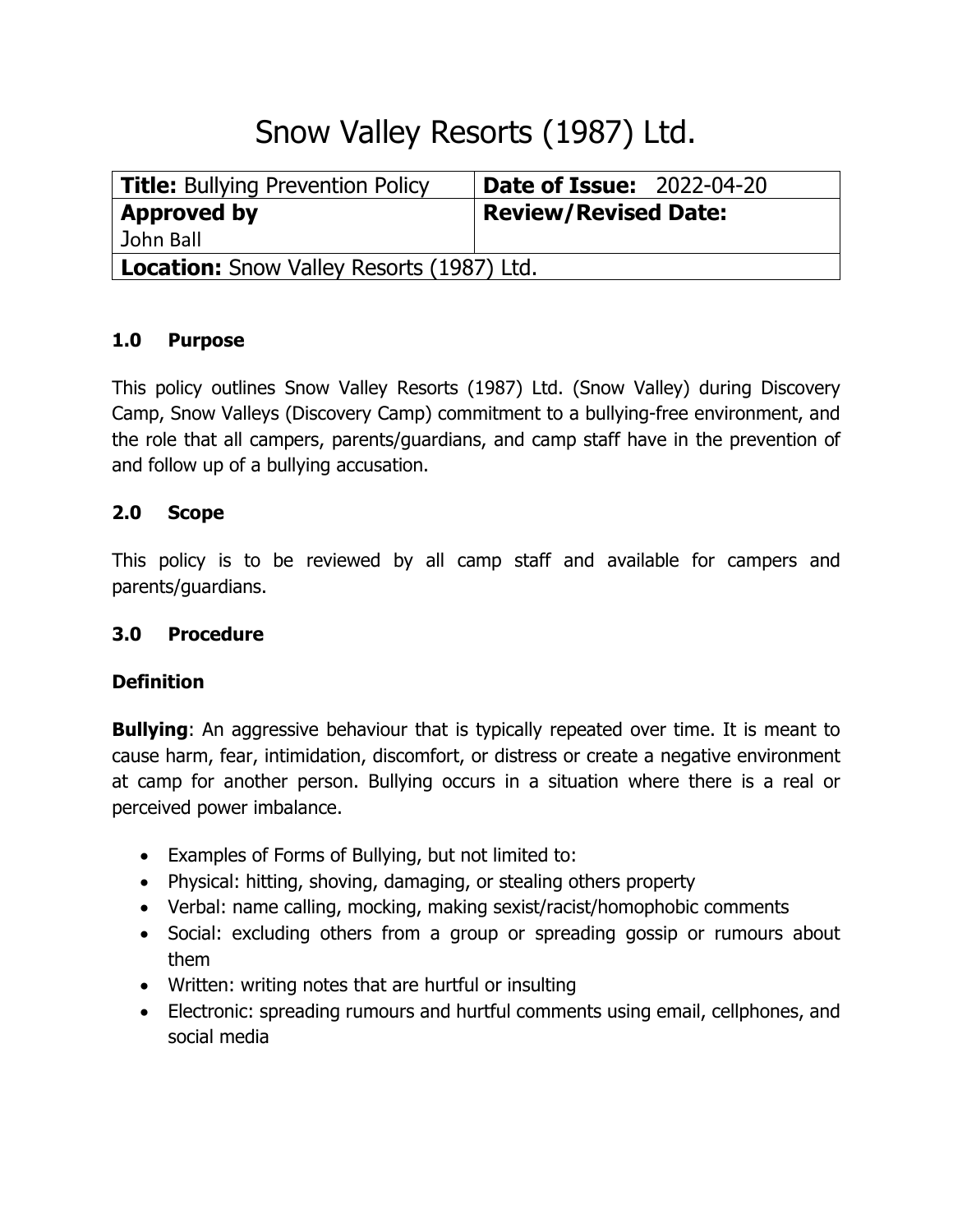## Prevention Guidelines

Everyone plays a role in preventing bullying before it can take place. To prevent bullying, Discovery Camp provides guidelines and staff training, on how to appropriately identify and respond to bullying, as well as how staff can build and promote a positive camp climate. These guidelines consider a range of elements including programming, teaching, camper relationships, staff modelling, parent/guardian engagement, and physical and emotional safety within the camp. Parents, camp counsellors, camp supervisors, and camp administration all play a unique role in the prevention of bullying, as outlined below.

## Parents/Guardians

Parents/guardians are encouraged to help prepare their campers for camp, by taking an active role in contributing to a positive climate of inclusion and respect. We encourage parents/guardians to go over the bullying policy with their campers, as well as discuss proactive strategies for how to ensure cooperation and inclusion between other campers. Parents/guardians are encouraged to emphasize that if their camper feels excluded, they are to let their camp counselor know right away.

## Camp Counselor

Camp Counselors are the front line in prevention, as they have the most personal interaction and influence with their campers. Counselors are encouraged to create a partnership with their campers at the beginning of camp, generating group agreements that promote a camp climate of caring and respect. Counselors are also encouraged to promote conversation surrounding what can be done to repair the harm or consequences put in place if one or more individuals do not follow the agreements. Counselors will create active participation with their campers in creating these agreements to promote accountability.

## Senior Leaders

While planning for the upcoming camps, Senior Leaders are to be conscious about bullying prevention. As programs are shaped, special attention will be paid to scenarios where potential power imbalances could occur and will be careful to ensure that all identities of campers are respected and honoured. Part of this conscious planning includes providing a range of activities that can be enjoyed by a diverse population of campers. Senior Leaders will also follow those guidelines sent out for counselors.

## Camp Director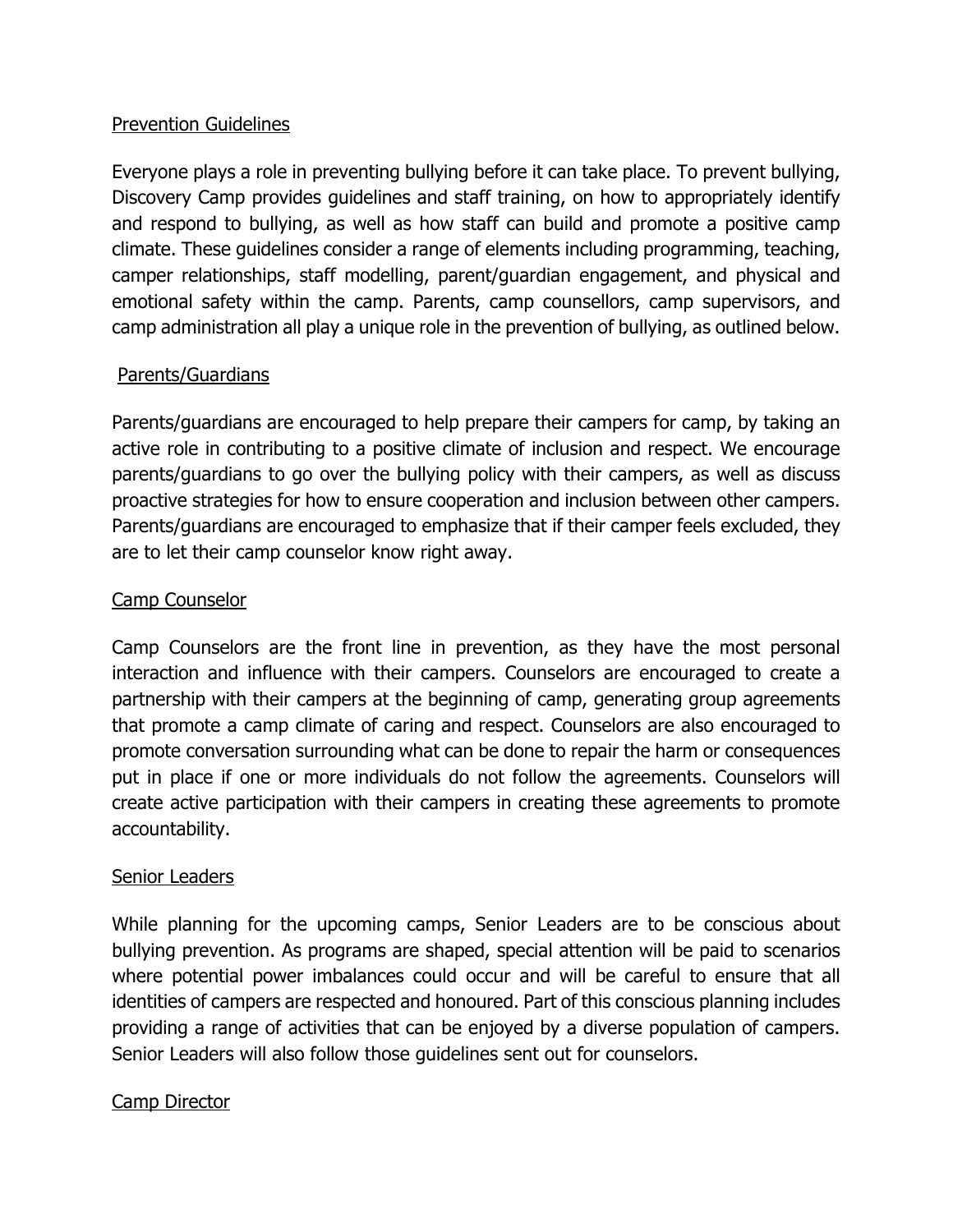The Camp Director will ensure that all bullying policies and procedures are being adhered to during camp sessions. They will stay up to date regarding bullying research, ensuring that this policy stays relevant to the manner in which children and youth are dealing with bullying today. The Camp Director will remain an open resource for all parents/guardians, campers, and staff, so that everyone feels adequately supported in the event that bullying occurs.

# **Reporting and Responding Guidelines**

Snow Valley takes every reported incident of bullying seriously and takes steps to ensure that staff members are equipped with positive intervention and support strategies to promote camper safety. Snow Valley believes in ongoing communication to ensure campers feel that they can report bullying safely, and that staff members' responses to bullying are effective and supportive. The following outlines how various parties should respond to the reporting of a suspected situation involving bullying. Snow Valley will make every effort to resolve reported bullying incidents as they occur and promote reintegration into the camp program.

# Campers

Any camper involved in bullying, either as the bully, the bullied, or a witness should report this immediately to the Camp Counselor or Camp Director. Campers involved in the incident are expected to be meaningfully engaged in repairing the harm and learning better ways of interaction. During the repair process, campers will take direction from camp staff as they work to make reconciliation occur.

# Camp Counselors

Camp Counselors are often the first person who bullying is reported to. They have a responsibility to affirm a camper's perspective, and let them know that they are safe, that their concerns are valid, and that the counselor will follow up and ensure the bullying stops.

The counselor's responsibilities are as follows:

- Ensure that all campers are safe, and not in immediate harm or danger.
- If immediate harm or danger is present, radio for support.
- Talk to everyone involved in separate, private conversations, and document what is said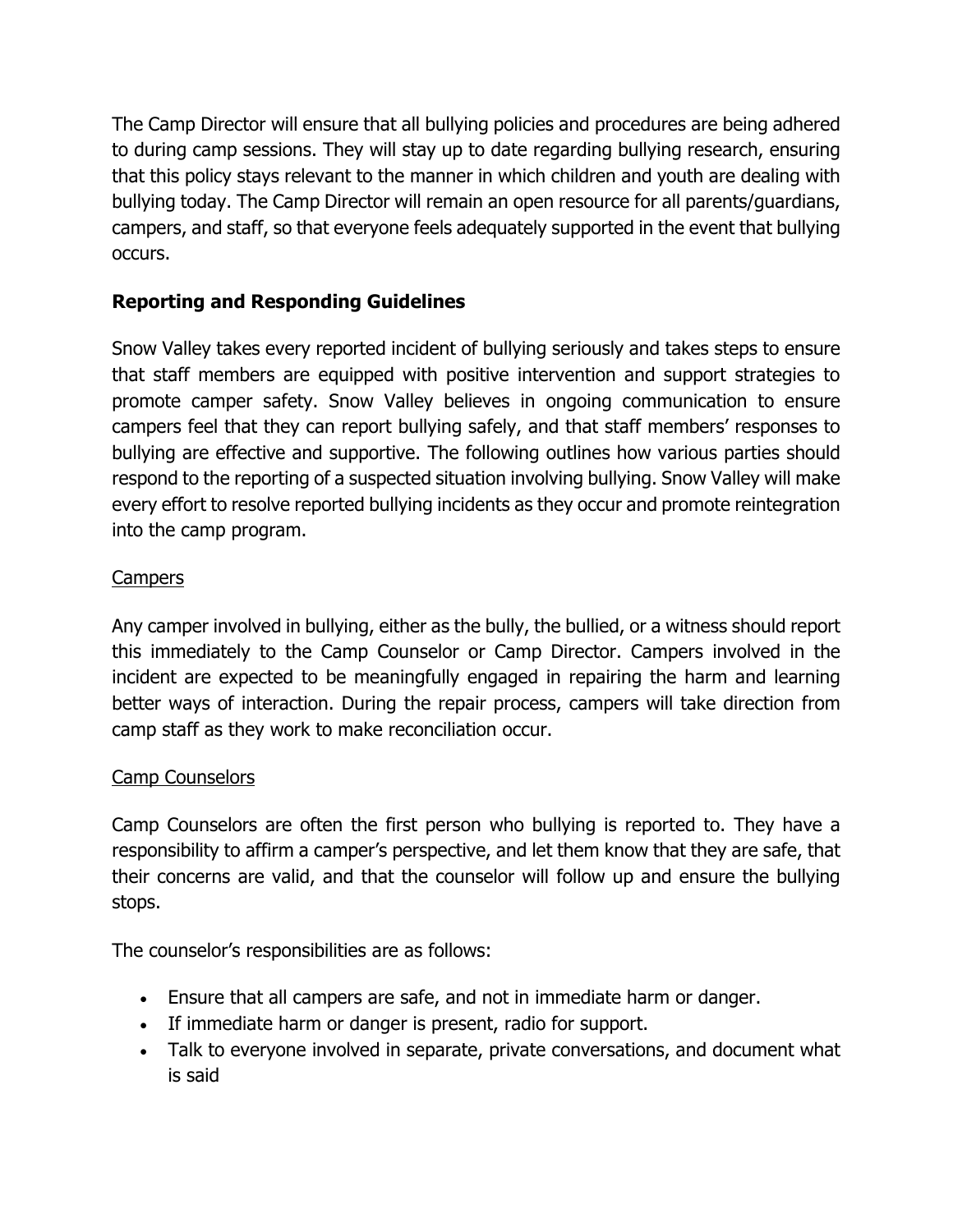If all versions of bullying incident align:

- Ensure all involved come together to repair the situation
- Communicate the intolerance of these actions, and the consequences that will follow – Parent communication will happen at end of the day

If all versions of bullying incident do not align:

- Call the Camp Supervisor/Director in to assist
- Complete an incident report and give it to the Camp Director for discussion and next steps

# Senior Leaders

If a camper report bullying directly to the camp supervisor, they are to follow the same protocol as the camp counselor. If a camp counselor calls for support, the camp supervisor needs to:

- Ensure all responsibilities were followed (listening individually, taking notes, determining if stories align).
- Take the involved parties (bully, bullied, witness) to the side of the camp activity.
- Have a conversation regarding the severity of bullying, the consequences that happen as a result.
- Ask if anyone would like to discuss their version of the incident again, in a private conversation. If a camp supervisor still has an unresolved incident of bullying, they will remove the involved parties from the camp activity area, to meet with the Camp Director.

# Camp Director

The Camp Director will work with all parties (bully, bullied, witness, and staff), to determine what occurred, and what the next steps forward will be. The Camp Director will listen to a summary of the situation, documenting, as necessary. The Camp Director will then ensure that effective strategies are put in place in consequence to the bullying. Parents/Guardians will be apprised of all bullying incidents, regardless of their camper's involvement in the scenario, on the day the incident occurred.

Parents/guardians can expect to be:

• Given a summary of the scenario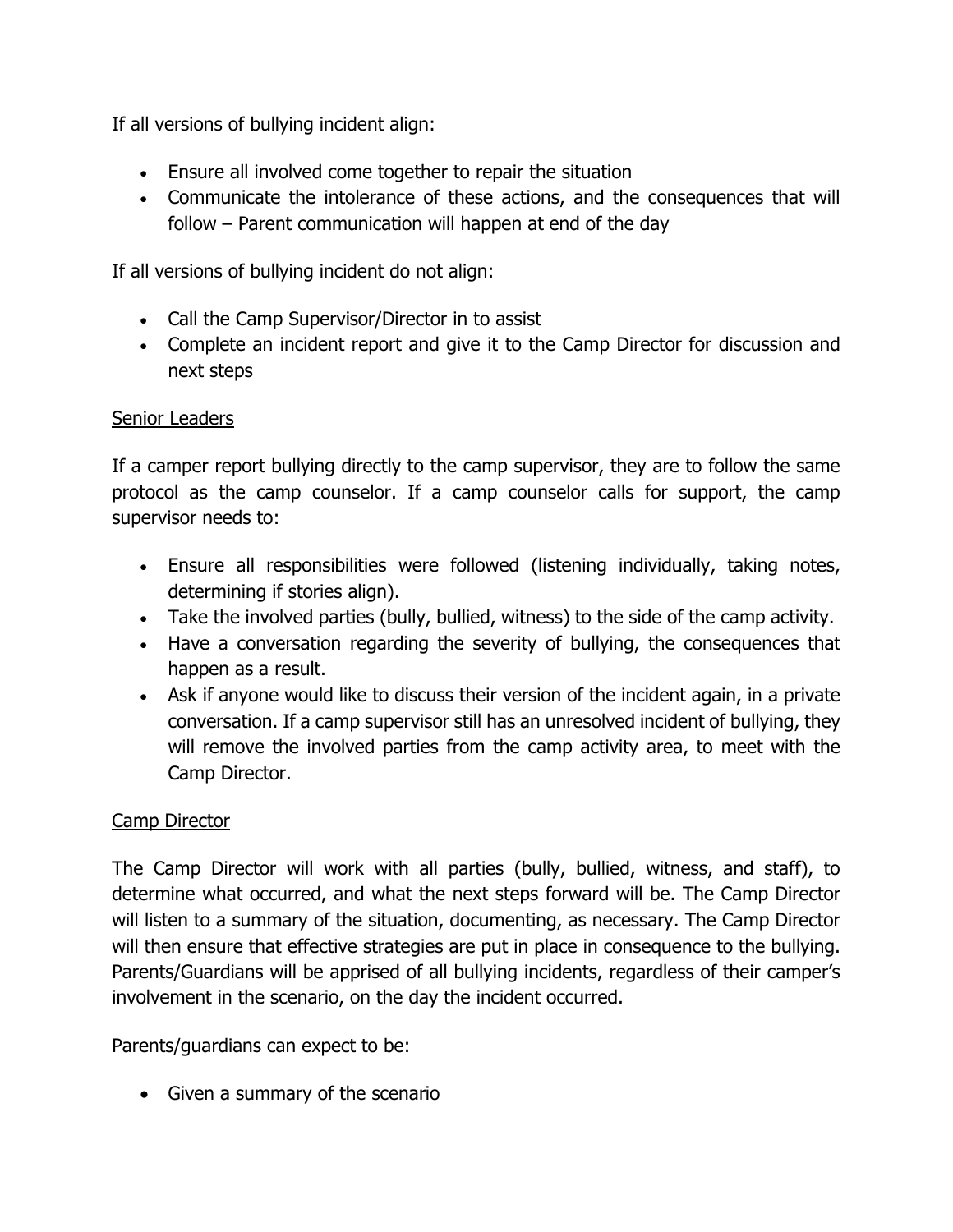- Given a list of actions taken
- Requested to discuss further actions to be taken

Discovery Camp, Snow Valley encourages parents/guardians to openly communicate about their campers' experiences. If parents/guardians have concerns, they are encouraged to contact the Camp Director.

## **4.0 Roles and Responsibilities**

## **Camp Director**

- Ensure compliance with this standard.
- Provide equipment, resources, and training needed to comply with this standard and those Senior Leader are held accountable for responding to and resolving complaints of bullying.
- Provide bullying prevention training to all employees.
- Ensure Senior Leaders know how to recognize hazards and warning signs of escalating conflict and are trained to respond.
- Ensure all incidents and complaints of bullying are investigated.
- Annually evaluate and update this policy
- Ensure measures are in place for the immediate response to bullying incidents.

## **Senior Leaders**

- Ensure appropriate procedures are in place to minimize the risk to the employees and campers from bullying, including the immediate response plan for situations.
- Ensure the employees are trained in recognizing and reporting incidents of bullying.
- Ensure that every reported incident of bullying is documented, investigated, dealt with in accordance with Snow Valley Resorts resolution and progressive discipline guidelines, and potential areas for improvement are identified.
- Take appropriate action to report or deal with incidents of bullying whether brought to their attention or personally observed. Under no circumstances should the supervisor dismiss or downplay a legitimate complaint.

# **Camp Councillors shall**

• Participate in training on bullying prevention and the procedures for responding to and reporting any incidents of bullying.